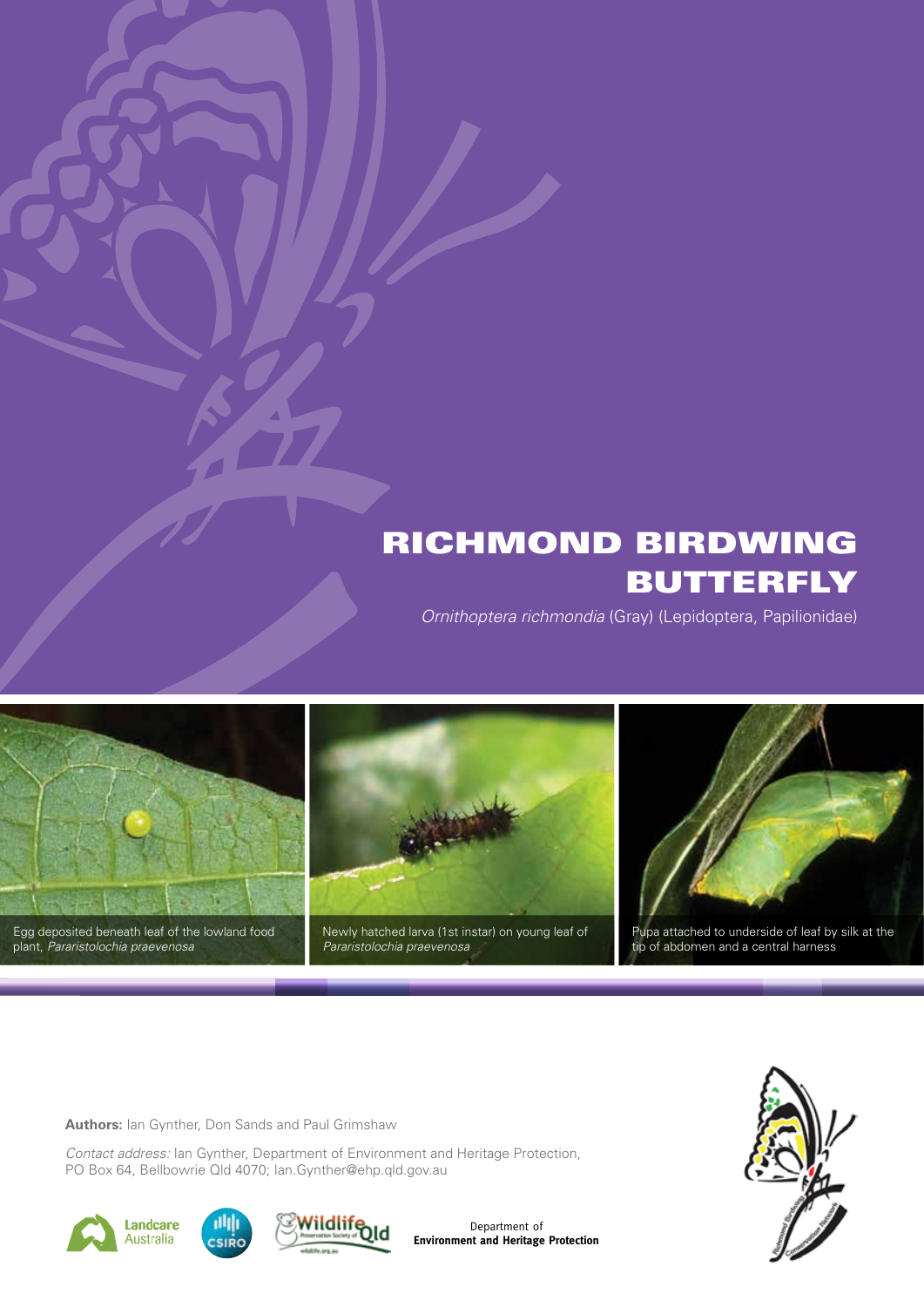# RICHMOND BIRDWING BUTTERFLY

# **Common name**

Richmond birdwing butterfly

# **Scientific name**

*Ornithoptera richmondia* (Gray) (Order Lepidoptera, Family Papilionidae)

*Type locality:* Richmond River, New South Wales (NSW). Syntype male in Museum of Natural History, London.

# **Distribution**

*Historical range:* Queensland (Qld) – Maryborough to Currumbin. NSW – Tweed River to Grafton and Clarence River.

*Current range*: South-eastern Qld – coastally, Kin Kin to Currumbin; subcoastally, Conondale, Blackall and northern D'Aguilar Ranges, Upper Ormeau, Tamborine Mountain, Canungra and McPherson Range; rarely in or near Brisbane. NSW – coastally, Tweed River to Broken Head and Blackwall Range; subcoastally, Border Ranges to Mallanganee. The distribution of breeding colonies is fragmented throughout the natural range. In some years abundant on ranges both sides of the Old/NSW border on the McPherson, Border, Nightcap and Richmond Ranges and Mount Warning but usually absent above 600 m.

# **Conservations status**

Vulnerable (Qld); not listed (federally and NSW).

# **Habitats**

Lowland subtropical rainforest and, occasionally, mountain rainforest on the Qld/NSW McPherson and Border Ranges. Occasionally adults seek nectar in gardens and breed on cultivated food plants.

# **Similar species**

Two other species of birdwing butterflies, *Ornithoptera euphorion* and *O. priamus*, occur in north-eastern Qld. About 30 other birdwing species occur in South-east Asia, New Guinea (Indonesian Papua and Papua New Guinea) and its islands, as well as the Solomon Islands.



# **Food plants**

*Lowlands (<600 m):* Birdwing butterfly vine (*Pararistolochia praevenosa*) (F. Muell.) M.J. Parsons (Family Aristolochiaceae).

*Uplands (>400 m):* Mountain butterfly vine (*P. laheyana*) (Bail.) M.J. Parsons (Family Aristolochiaceae). Occurs only on mountains of Qld/NSW McPherson and Border Ranges, and Mt Warning and Mt Nardi (Nightcap Range), NSW. Occasional food source only.

*Right, Fig 1.* Pre-pupal larva beneath leaf of *Pararistolochia praevenosa*, attached by silk at the tip of abdomen and via a mid-body harness

*Right, Fig 2.* Female Richmond birdwing resting, showing underside of wings

*Right, Fig 3.* Male Richmond birdwing resting, showing

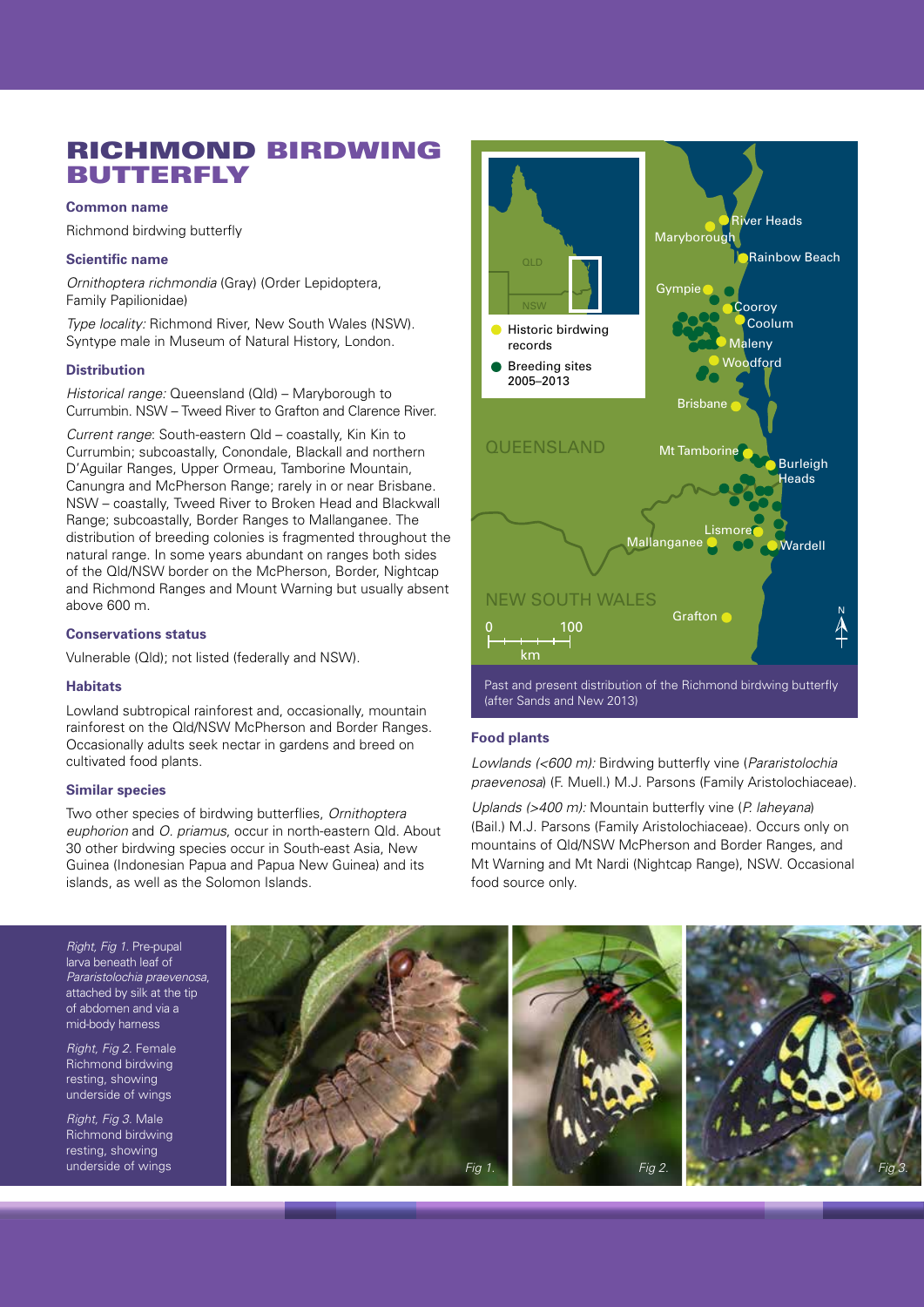Although *P. praevenosa* and *P. laheyana* are the natural food plants for the Richmond birdwing, females will lay eggs on the introduced Dutchman's pipe vine (*Aristolochia elegans*) but young larvae are poisoned when they feed on leaves of this South American plant.

# **Description**

The Richmond birdwing butterfly is the largest butterfly in subtropical eastern Australia (average male wingspan *ca* 125 mm, female *ca* 140 mm).

*Adult males:* The fore wings above are black, with metallic green edging; the hind wings are metallic green, with black edging and sometimes black and gold spots. Beneath, the fore wings are black, with variable green patches, and the hind wings are variably green, blue and gold with black spots.

*Adult females:* The fore wings above are brownish-black, with greyish-white patches; the hind wings are brownish-black on the inner half of the wing and cream and yellowish-grey, enclosing black spots, on the outer half, except for a wavy black margin. Beneath, the colour is similar but the cream areas become yellow near the outer part of the hind wing.

Both sexes have a large red spot on the thorax at the base of the wings, visible from beneath.

The Richmond birdwing is similar to, but smaller than, the Cairns birdwing (*O. euphorion*) and Cape York birdwing (*O. priamus*). The three species do not overlap in distribution in Australia.

#### **Life history**

The Richmond birdwing inhabits lowland subtropical rainforests where the birdwing butterfly vine is sufficiently abundant to support numbers of immature stages (larvae or 'caterpillars') of the butterfly. Although the Richmond birdwing occasionally occurs in rainforest >600 m near the Qld/NSW border where it can breed on the mountain butterfly vine, it rarely survives to produce adults at these altitudes, except after unusually mild winters. Adults live for up to one month, feeding on nectar from flowers of eucalypts, native frangipani (*Hymenosporum flavum*), lilly pillies (*Syzygium* spp.), broadleaved paperbark (*Melaleuca quinquenervia*), lantana (*Lantana camara*) and many other native and introduced plants (e.g. hibiscus, buddleia).



Mature larva (5th instar) feeding on leaf of *Pararistolochia praevenosa*

Mostly from September–March, female butterflies deposit eggs on the underside of leaves of food plants. After hatching, tiny (2 mm long) black larvae bearing fleshy spines (including a yellow middle pair) eat the eggshell before searching for soft leaves for their first meal. Larval development progresses through five stages (instars). Larger larvae vary in colour from pale brown to black, with rows of fleshy, dark tubercles, banded with orange. The mid-body pair of these tubercles is yellow or mostly yellow. Larvae feed for 25–50 days, initially on soft and later on firm leaves, before (usually) leaving the food plant to pupate. During this process, a larva spins a silken mat on the underside of a leaf to which it attaches itself with silk, first by the tip of the abdomen and then with a mid-body harness for support. Finally, it casts off its skin to form a pupa. The pupae of Richmond birdwings are green, unlike the brown pupae of other Australian birdwings. The pupal stage lasts 22–40 days in summer or around 120–300 days when over-wintering. Adults emerge from pupae in spring, summer and autumn, depending on seasons and temperatures. Two or three generations of birdwings can occur per year in coastal areas and one or two at higher altitudes.

# **Natural enemies and mortality**

Ants and mites prey on eggs; ants and spiders are predators of larvae; spiders and birds prey on pupae and adults. Diseases also kill pupae. Internal parasitoids of larvae or pupae have not been recorded. Leaf toughness during drought causes starvation of young larvae and can produce natural mortality.



*Left, Fig 4.* Male Richmond birdwing from above

*Left, Fig 5.* Female Richmond birdwing from above